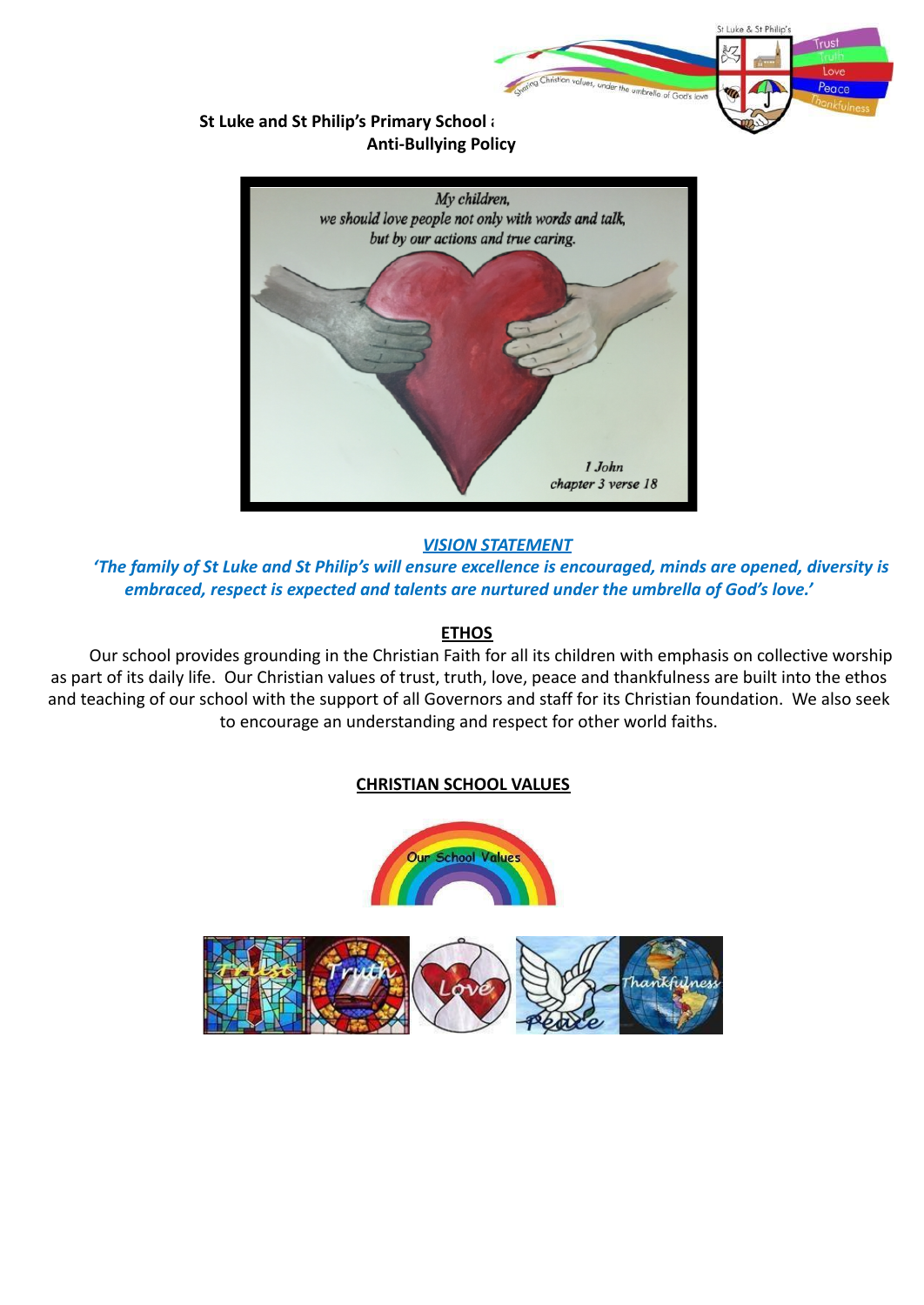# **PURPOSE**

This policy reflects the values, ethos and Mission Statement of St. Luke and St Philip's C.E. Primary Academy in relation to the curriculum. It is consistent with the school's agreed aims and objectives and sets out a framework within which teaching and support staff can operate.

#### **AUDIENCE**

This document is intended to give a clear outline of the school's approach to the curriculum to all staff, governors, Cidari and parents. It is also intended for the use of the School's Advisory Service when assisting the development of the school's curriculum and for any authorised inspector. Copies of this document are provided for all teaching staff and are available when necessary to support staff, members of the School's Governing Committee and Cidari members. A copy of this document is available for the use of parents.

#### **RELEVANT LEGAL GUIDANCE**

This policy has been written to adhere to the relevant Children Acts, The Equality Act (2010), Education Acts, Regulations and Guidance from the Department for Education in addition to guidance from the Local Authority.

Other relevant legal guidance:

- Preventing and tackling bullying (DFE-00160-2017)
- Cyber bullying: advice for Head teachers and school staff (DFE-00652-2014)
- Advice for parents and carers on cyber bullying (DFE-00655-2014)

# **AIMS AND OBJECTIVES**

A*s a Christian school we believe that all individuals are unique and of equal value, whatever their abilities, background, physique and experiences. We are committed to providing a caring, friendly and safe environment for all of our pupils so they can learn in a relaxed and secure atmosphere. Bullying of any kind is unacceptable in our school. If bullying does occur, all pupils should be able to tell and know that incidents will be dealt with promptly and effectively.* W*e are a TELLING school. This means that anyone who knows that bullying is happening is expected to tell the staff.*

#### We aim to

- Raise awareness of bullying
- Bring about conditions in which bullying is less likely to happen in the future
- Reduce and, if possible, eradicate instances of all types of bullying
- Clarify the reporting processes

# Objectives of this policy

- All governors, teaching and non-teaching staff, pupils and parents should have an understanding of what bullying is.
- All governors and teaching and non-teaching staff should know what the school policy is on bullying, and follow it if bullying is reported.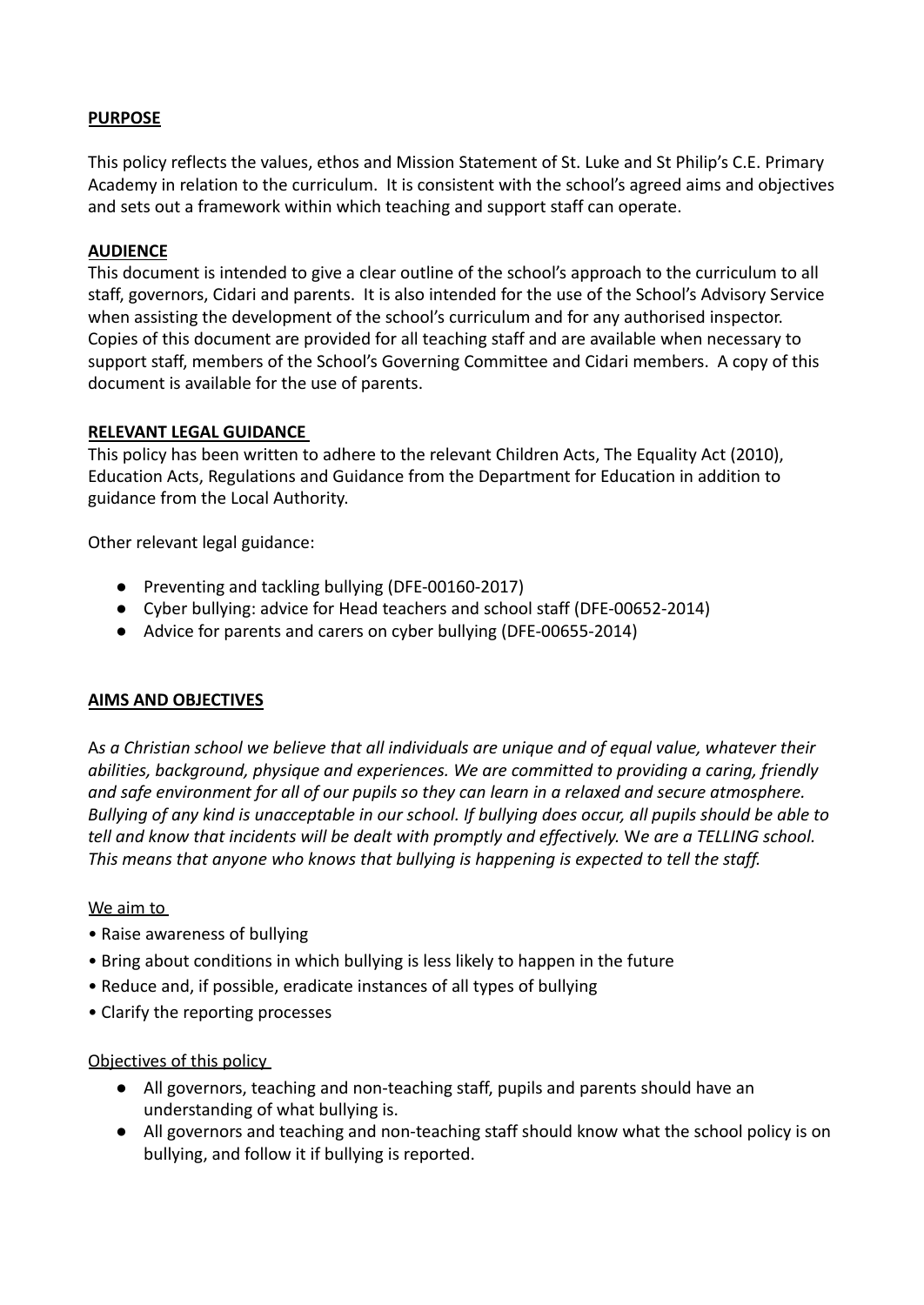- All pupils and parents should know what the school policy is on bullying, and what they should do if bullying arises.
- As a school we take bullying seriously. Pupils and parents should be assured that they will be supported when bullying is reported.
- Bullying will not be tolerated.

# **WHAT IS BULLYING?**

'Bullying is behaviour by an individual or group, repeated over time, that intentionally hurts another individual or group either physically or emotionally. Bullying can take many forms (for instance, cyber-bullying via text messages, social media or gaming, which can include the use of images and video) and is often motivated by prejudice against particular groups, for example on grounds of race, religion, gender, sexual orientation, special educational needs or disabilities, or because a child is adopted, in care or has caring responsibilities. It might be motivated by actual differences between children, or perceived differences.' -Preventing and Tackling Bullying, 2017*.*

The main types of bullying can be identified as:

- Physical Kicking, hitting, pushing, punching or any use of violence
- Verbal Name calling, taunting, sarcasm, making offensive comments
- Indirect Being unfriendly, excluding, spreading hurtful and untruthful rumours, tormenting (e.g. hiding personal belongings, threatening gestures)
- Racist Racial taunts, name calling, graffiti, gestures
- Sexual Unwanted physical contact or sexually abusive comments
- LGBTQ+ and Homophobic Because of, or focusing on the issue of sexuality, sexual orientation or gender identity
- Cyber/ Online- The use of text messaging, emailing, chat rooms, videoing and internet usage deliberately to upset someone else. It is a legal obligation to report a single incident of racist, homophobic or sexual harassment bullying.

# **PARENTAL SUPPORT FOR ALL PUPILS INVOLVED IN BULLYING INCIDENTS**

The school endeavours to have open and supportive communication with parents in relation to all bullying incidents. Parent*s*/Carers who are concerned that their child may be being bullied, or who may suspect that their child may be the perpetrator of bullying, should contact the class teacher immediately. Parents have a responsibility to support the school's anti bullying policy and to actively encourage their child to be a positive member of the school. Parents*/*Carers and children are required to sign a home*/*school agreement when they join our school.

# **SIGNS AND SYMPTOMS OF BULLYING**

Some children will openly raise their concerns about being bullied, however in other circumstances a child may be unwilling to talk about being bullied for fear of not being understood or of making the situation worse. The following signs and symptoms may be indicators that a child is being bullied:

Professionals in school may notice signs such as:

- Unexplained changes in behaviour
- A fall in standard of work
- Lack of punctuality
- Unexplained absence
- Falling out with previously good friends
- Unexplained bruises, cuts or scratches
- Becoming aggressive and unreasonable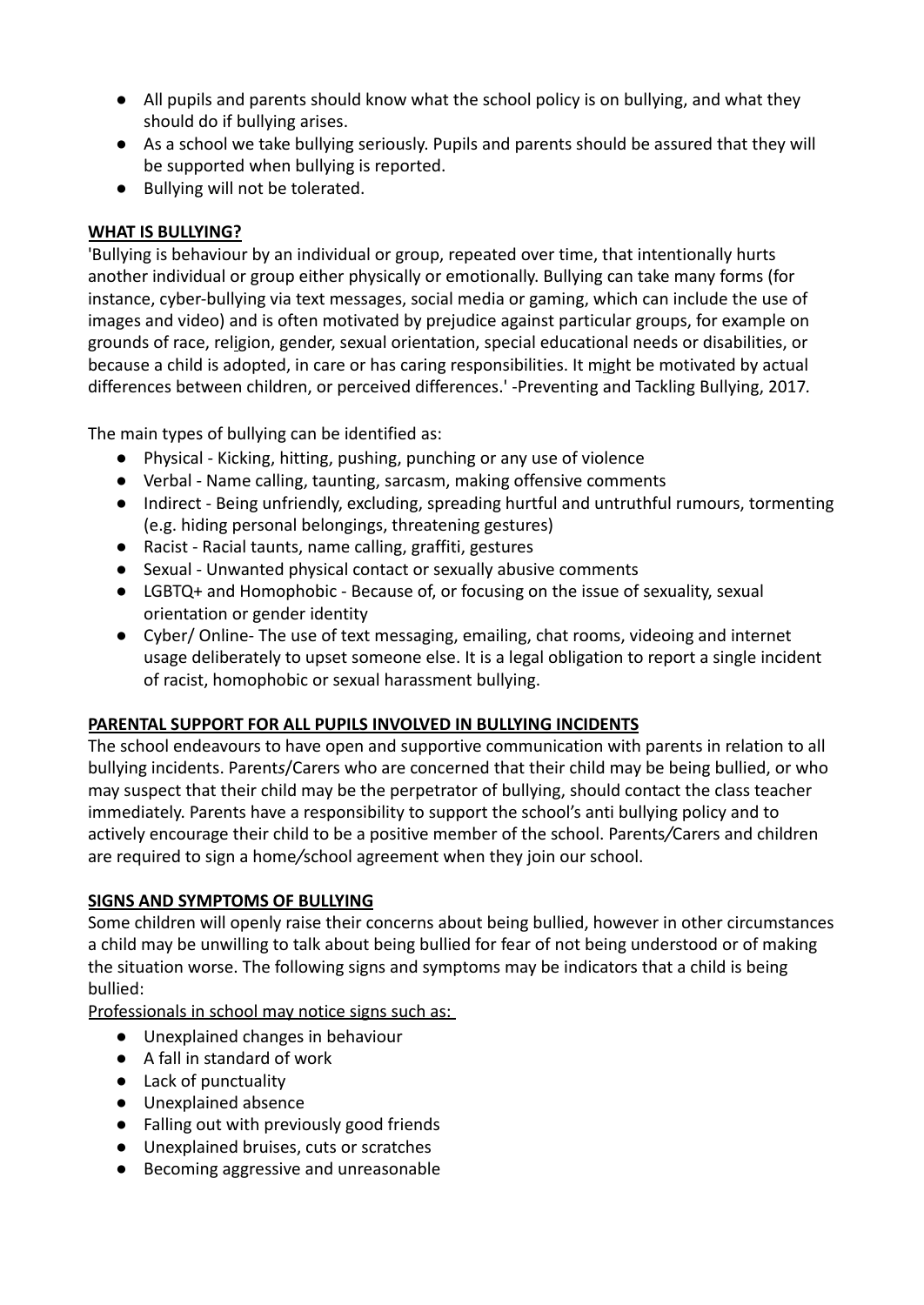- Becoming withdrawn and lacking in confidence
- A reluctance to go out at break/dinner time

Parents, families and carers may notice signs such as:

- Bedwetting in a previously dry child
- Vague tummy aches and headaches
- Reluctance to go to school
- Frightened of walking to and from school
- Changes in usual routine
- Coming home regularly with possessions damaged or missing
- Unexplained bruises, cuts or scratches
- Becoming withdrawn or lacking in confidence
- Becoming distressed and anxious
- Afraid to use the internet or mobile phone
- Acting nervous and jumpy when receiving text messages
- These signs and behaviours could indicate other problems, but bullying should be considered a possibility and should be investigated.

# **PREVENTING BULLYING**

Strategies include

- Setting and communicating clear standards of behaviour through the use of the Positive Behaviour Management (use of Positive Discipline Framework).
- The use of Class Dojo's and behaviour management techniques.
- Monthly Behaviour assemblies
- Promoting an ethos where positive relationships are developed and recognised
- Encouraging the children to celebrate and respect each other's similarities and differences through RE and PSHEC lessons, circle time and assemblies and social skills*/*nurture groups
- Providing pupils and parents with information about bullying and where to get help and advice
- Raising awareness through Anti-Bullying week and Online Safety Day.
- Inform pupils and parents of the Anti-bullying Policy
- Providing regular training for all staff

# **POSITIVE DISCIPLINE FRAMEWORK**

Every teacher in St. Luke and St. Philip's follows a classroom discipline plan. The plan provides a framework around which all classroom behaviour management efforts can be organised. The aim of the classroom discipline plan is to have a fair and consistent way to establish a safe, orderly, positive classroom environment in which the teacher can teach and the children can learn.

The classroom discipline plan consists of three parts:

- RULES that children must follow at all times.
- POSITIVE RECOGNITION that students will receive for following the rules.
- CONSEQUENCES that result when children choose not to follow the rules.

# **RULES**

Every class in the school need to have displayed the same basic rules:

● Follow instructions first time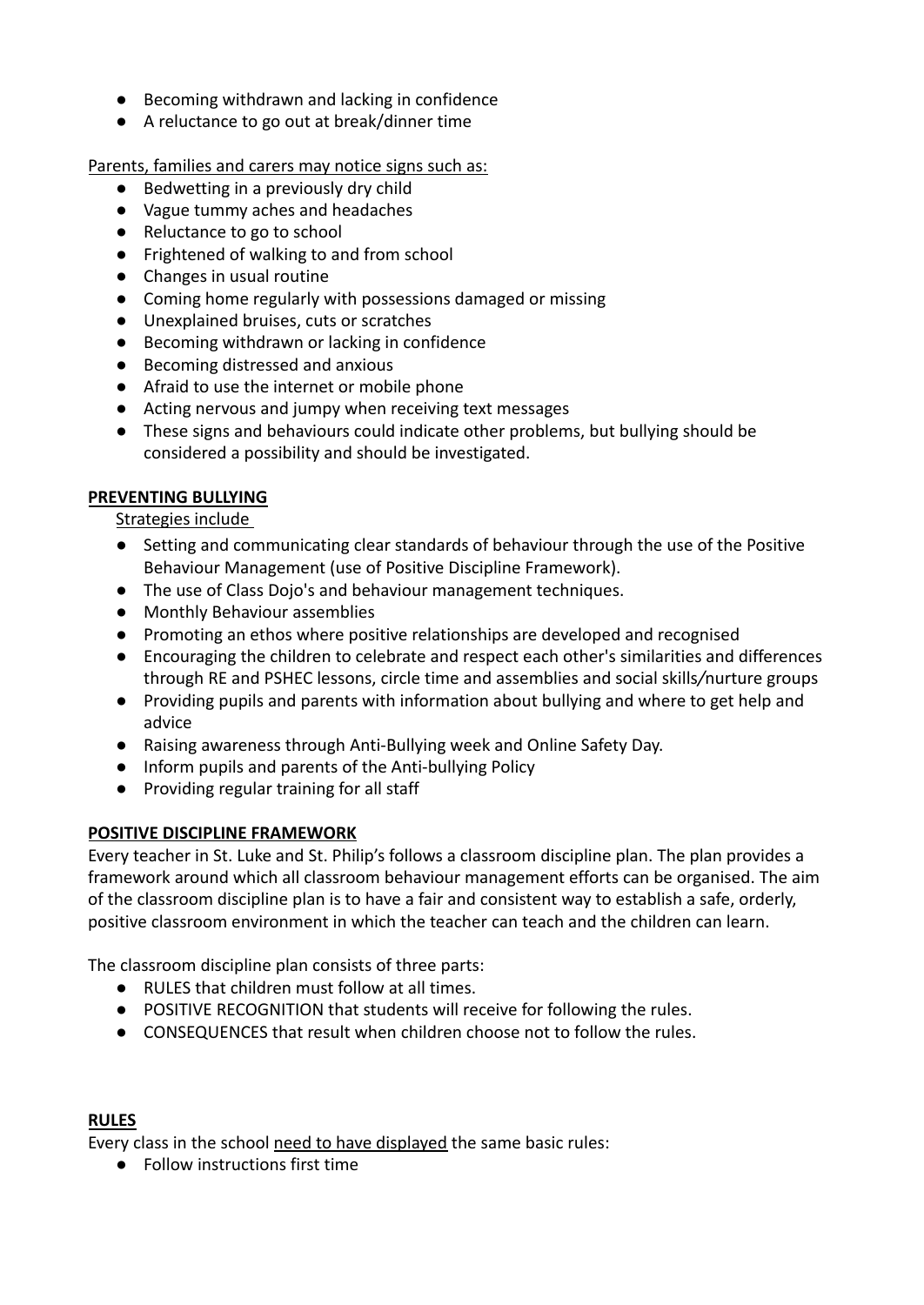- Keep hands, feet and objects to yourself
- To be respectful at all times

These rules are in place all day long, throughout all activities in and out of school. They inform the children clearly what basic behavioural expectations the teacher has.

# **ROLE OF THE HEAD AND GOVERNING COMMITTEE**

The school will fulfil its legal duty of care to ensure its pupils do not come to harm. This includes the reporting of all bullying incidents which have been identified as such, using the policy definition. This reporting is done by the head teacher to the governing committee on a termly basis and incidents are also reported to Cidari Academy Trust.

The definition of bullying is used as a guide to schools when reporting all bullying incidents. The school regularly monitor incidents of bullying and report to governors every term.

# **RESPONDING TO ALLEGED INCIDENTS OF BULLYING**

As *a telling s*chool, it is the responsibility of any person who observes any incidence of bullying to tell a member of staff. Children need to know that incidents can be reported confidentially - if a child feels wary about reporting a bullying incident this could be done through the 'drop-in'

- The victim of bullying will be supported in recovery both emotionally and physically
- Where possible the school will follow a 'restorative approach' to the incident to help the perpetrator understand and change their behaviour
- In cases of serious bullying, the incidents will be recorded by staff following Cidari's report procedure
- In serious cases parents will be informed and asked to come to a meeting to discuss the problem

# **PROCEDURES FOR MONITORING AND EVALU***A***TION OF POLICY**

The school will monitor and evaluate bullying by:

- Keeping records of all incidents
- A range of data from pupil surve*ys/*questionnaires to find out views about school.
- Parental complaints, which are stored in the office.
- Information and evidence collected for the Healthy Schools Programme (emotional health and wellbeing)
- Discussions at staff meetings
- School Council used for Pupil Voice

# **OUTCOMES**

- The school Positive Behaviour Management/Discipline Plan for consequences will be followed
- In serious cases, exclusion may be considered
- The perpetrator may be asked to genuinely apologise
- If possible, the pupils involved will be reconciled through following the 'restorative approach'
- After the incident has been investigated and dealt with, each case will be monitored to ensure repeated bullying does not take place through follow-up meetings with all pupils and staff involved.

# **CONTENT OF THE ANTI BULLYING CURRICULUM/ PROGRAMME**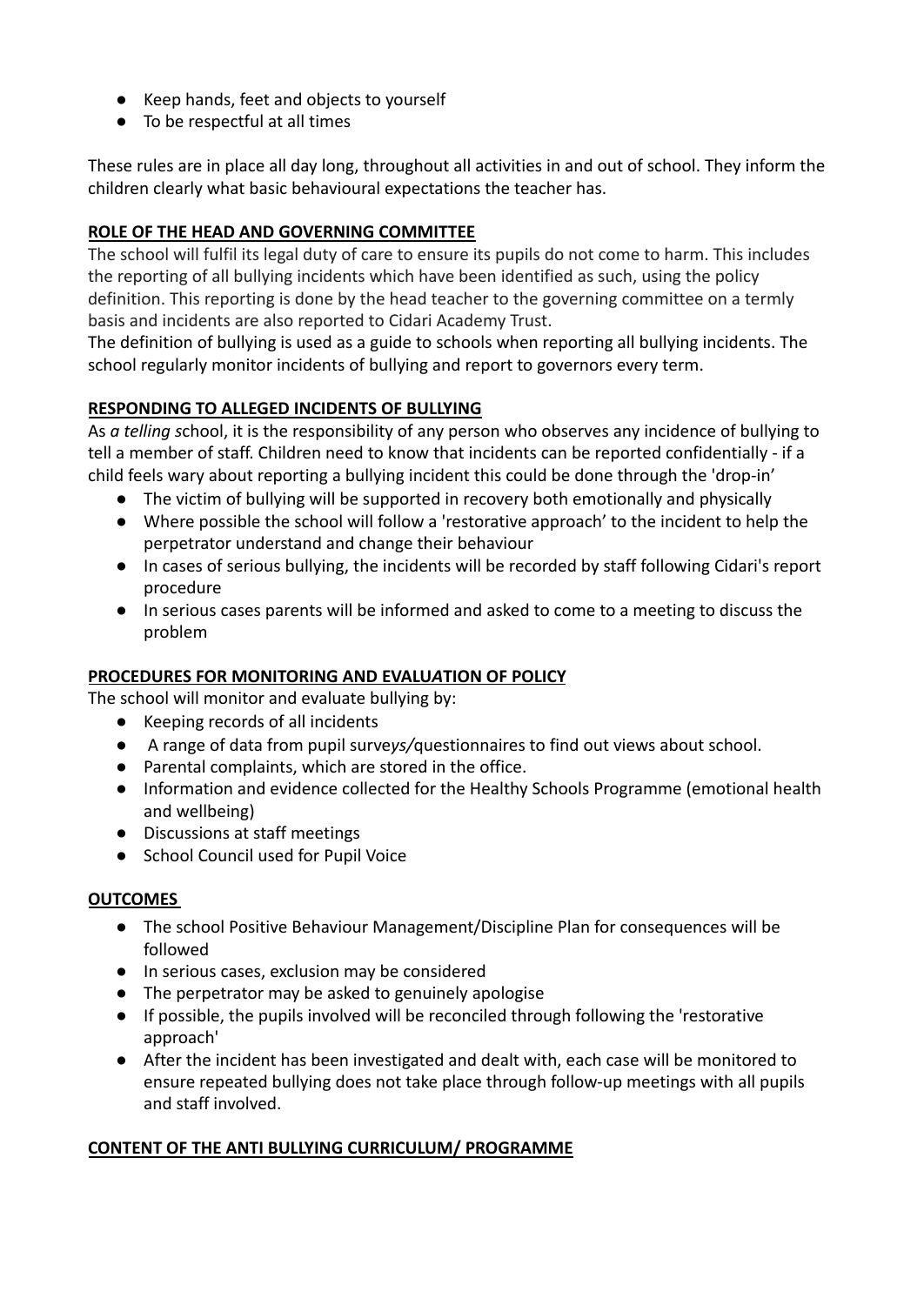School staff can raise awareness of and tackle bullying through:

- PSHEC Lessons
- Circle time activities
- Whole school assemblies and class assemblies, based on the values
- Multi agency working
- Anti-Bullying *W*eek
- Online Safety Week

#### **RESPONSIBILITIES**

- All relevant staff will ensure that the Anti-Bullying Policy is implemented in accordance with this policy;
- The Head teacher is responsible for ensuring that this policy is adhered to;
- Cidari Multi Academy Trust and the governing committee will monitor the effectiveness of this policy and hold the Head teacher to account for its implementation.

#### **INCLUSION AND EQUALITY**

Teachers set high expectations for all pupils. Children of all abilities are expected to follow the Anti-Bullying Policy including:

- More able pupils
- Pupils with low prior attainment
- Pupils from disadvantaged backgrounds
- Pupils with SEN
- Pupils with English as an additional language (EAL)

We believe all our children are entitled to benefit from equal access to work and equipment in school regardless of race, gender, intellectual and physical ability, in line with the nine protected characteristics

To ensure equality for all, teachers are committed to ensuring that through our Anti-Bullying Policy we:

- Eliminate discrimination, harassment and victimisation;
- Promote equality of access and opportunity within our school and within our wider community;
- Promote positive attitudes to difference and good relationships between people with different backgrounds, genders, cultures, faiths, abilities and ethnic origins.

# **SPIRITUAL, MORAL, SOCIAL, CULTURAL DEVELOPMENT AND BRITISH VALUES**

The school sets out to plan a provision for Spiritual, Moral, Social and Cultural development, but it is also expected that many unplanned opportunities will occur (especially for spiritual development) and staff are encouraged to "seize the moment" when appropriate. Such moments may have a profound effect on individuals.

The promotion of the 'British Values' of

- Democracy
- The rule of law
- Individual liberty
- Mutual respect
- Tolerance of those of different faiths and beliefs

is central to our education as British Values have their origin in the Christian values of our nation.